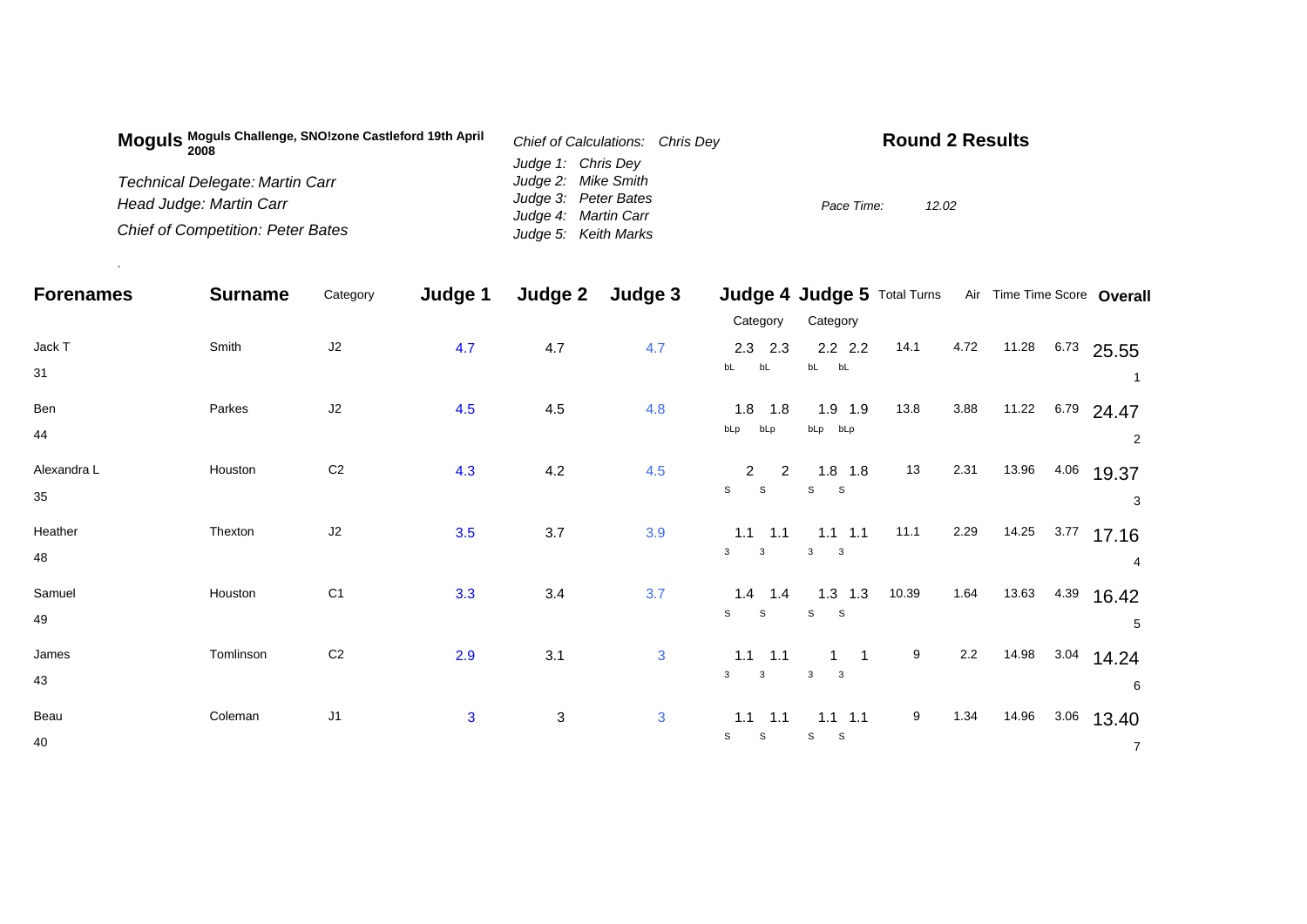| <b>Forenames</b> | <b>Surname</b> | Category       | Judge 1 | Judge 2 | Judge 3 | Judge 4 Judge 5 Total Turns |                |     |      | Air Time Time Score Overall |      |       |
|------------------|----------------|----------------|---------|---------|---------|-----------------------------|----------------|-----|------|-----------------------------|------|-------|
|                  |                |                |         |         |         | Category                    | Category       |     |      |                             |      |       |
| Joshua           | Law            | J1             | 2.6     | 2.9     | 2.8     | $0.5\quad 0.5$              | $0.5\quad 0.5$ | 8.3 | 0.6  | 14.35                       | 3.67 | 12.57 |
| 53               |                |                |         |         |         | S S                         | S S            |     |      |                             |      | 8     |
| James            | Hobson         | C <sub>1</sub> | 3       | 3       | 2.9     | -1                          | $0.9\quad 0.9$ | 8.9 | 1.14 | 15.65                       | 2.37 | 12.41 |
| 29               |                |                |         |         |         | S S                         | S S            |     |      |                             |      | 9     |
| Chris            | Fung           | J2             | 0.4     | 0.7     | 0.8     | $0.5$ 0.5                   | $0.5$ 0.5      | 1.9 | 0.6  | 9999                        | 0    | 2.50  |
| 39               |                |                |         |         |         | S.<br><b>S</b>              | S S            |     |      |                             |      | 10    |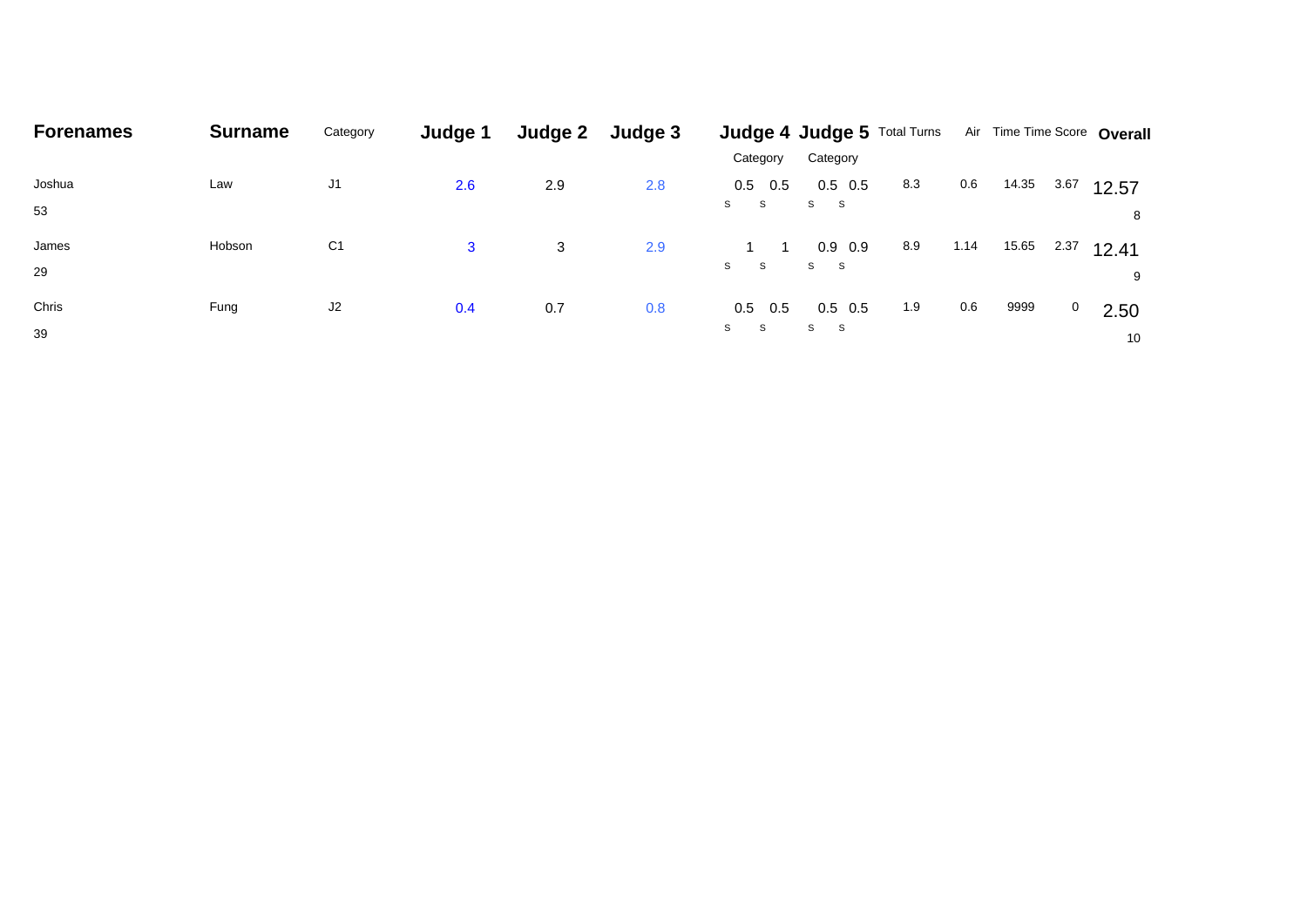| Moguls Moguls Challenge, SNO!zone Castleford 19th April<br>2008 | Chief of Calculations: Chris Dev | <b>Round 1 Results</b> |  |  |  |  |
|-----------------------------------------------------------------|----------------------------------|------------------------|--|--|--|--|
|                                                                 | Judge 1: Chris Dey               |                        |  |  |  |  |
| Technical Delegate: Martin Carr                                 | Judge 2: Mike Smith              |                        |  |  |  |  |
| Head Judge: Martin Carr                                         | Judge 3: Peter Bates             |                        |  |  |  |  |
|                                                                 | Judge 4: Martin Carr             |                        |  |  |  |  |
| <b>Chief of Competition: Peter Bates</b>                        | Judge 5: Keith Marks             | Pace Time:<br>12.02    |  |  |  |  |

.

| <b>Names</b> |           | Category       | Turns J1-3 |         |     |                  | Air J4-5                                | Total Turns and Air |      | Time in Sec and Scor |      | <b>Overall</b> |                |
|--------------|-----------|----------------|------------|---------|-----|------------------|-----------------------------------------|---------------------|------|----------------------|------|----------------|----------------|
|              |           | Jump Categor   |            |         |     |                  |                                         |                     |      |                      |      |                |                |
| Jack T       | Smith     | J2             | 4.3        | 4.6     | 4.8 | $2.2$ 2.2        | $2.1$ 2.1                               | 13.7                | 4.51 | 11.59                | 6.42 | 24.63          | $\overline{1}$ |
| 31           |           |                |            |         |     | bL<br>bL         | bL bL                                   |                     |      |                      |      |                |                |
| Ben          | Parkes    | J2             | 4.2        | 4.6     | 4.7 | $1.8$ 1.8        | $1.6$ 1.6                               | 13.5                | 3.57 | 12.18                | 5.84 | 22.91          | $\overline{a}$ |
| 44           |           |                |            |         |     | bLp<br>bLp       | bLp bLp                                 |                     |      |                      |      |                |                |
| Alexandra L  | Houston   | C <sub>2</sub> | 4          | 4.5     | 4.2 | $1.9$ 1.9        | $1.8$ 1.8                               | 12.7                | 2.24 | 14.06                | 3.96 | 18.9           | $\mathbf{3}$   |
| 35           |           |                |            |         |     | S<br>S           | S<br>$\mathbf{s}$                       |                     |      |                      |      |                |                |
| Heather      | Thexton   | J2             | 3.4        | 3.7     | 3.9 | $1.7$ 1.7        | $1.8$ 1.8                               | 11                  | 2.12 | 13.53                | 4.49 | 17.61          | 4              |
| 48           |           |                |            |         |     | S<br>$\mathsf S$ | S<br>S                                  |                     |      |                      |      |                |                |
| Samuel       | Houston   | C <sub>1</sub> | 3.4        | 3.3     | 3.7 | $1.5$ 1.5        | $1.4$ 1.4                               | 10.39               | 1.76 | 14.15                | 3.87 | 16.02          | $\sqrt{5}$     |
| 49           |           |                |            |         |     | S<br>S           | S<br>S.                                 |                     |      |                      |      |                |                |
| James        | Hobson    | C <sub>1</sub> | 3.4        | 3.7     | 3.5 | $1.3$ 1.3        | $1.4$ 1.4                               | 10.6                | 1.64 | 14.28                | 3.74 | 15.98          | 6              |
| 29           |           |                |            |         |     | s<br>S           | S<br>$\mathbf{s}$                       |                     |      |                      |      |                |                |
| James        | Tomlinson | C <sub>2</sub> | 3.2        | 3.5     | 3.4 | $1.1$ 1.1        | $1.1$ 1.1                               | 10.1                | 2.29 | 14.71                | 3.31 | 15.7           | $\overline{7}$ |
| 43           |           |                |            |         |     | 3<br>3           | $\mathbf{3}$<br>$\overline{\mathbf{3}}$ |                     |      |                      |      |                |                |
| Chris        | Fung      | J2             | 3.1        | $3.5\,$ | 3.7 | $1.3$ 1.3        | $1.2$ 1.2                               | 10.3                | 1.52 | 14.59                | 3.43 | 15.25          | 8              |
| 39           |           |                |            |         |     | $\mathbb S$<br>s | S<br>S                                  |                     |      |                      |      |                |                |
| Beau         | Coleman   | J1             | 3.4        | 3.8     | 3.6 | $1.1$ $1.1$      | $1.1$ 1.1                               | 10.8                | 1.34 | 15.4                 | 2.62 | 14.76          | 9              |
| 40           |           |                |            |         |     | S<br>S           | S<br>S                                  |                     |      |                      |      |                |                |